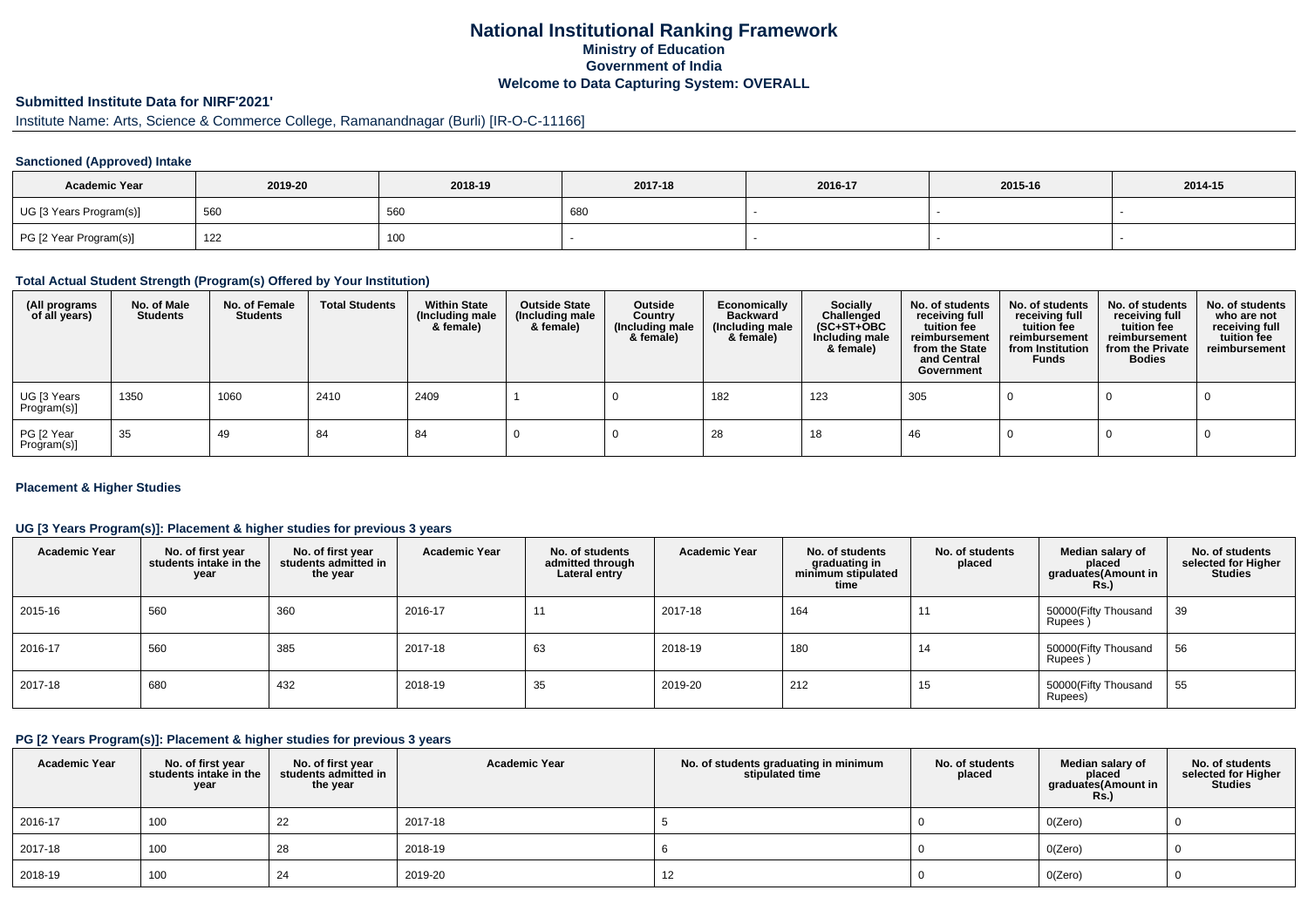#### **Ph.D Student Details**

| Ph.D (Student pursuing doctoral program till 2019-20 Students admitted in the academic year 2020-21 should not be entered here.) |         |         |                       |  |  |
|----------------------------------------------------------------------------------------------------------------------------------|---------|---------|-----------------------|--|--|
|                                                                                                                                  |         |         | <b>Total Students</b> |  |  |
| Full Time                                                                                                                        |         |         |                       |  |  |
| Part Time                                                                                                                        |         |         |                       |  |  |
| No. of Ph.D students graduated (including Integrated Ph.D)                                                                       |         |         |                       |  |  |
|                                                                                                                                  | 2019-20 | 2018-19 | 2017-18               |  |  |
| Full Time                                                                                                                        |         |         |                       |  |  |
| Part Time                                                                                                                        |         |         |                       |  |  |

## **Financial Resources: Utilised Amount for the Capital expenditure for previous 3 years**

| <b>Academic Year</b>                                                                                 | 2019-20                                                           | 2018-19                                                                     | 2017-18                                                                 |  |  |  |  |
|------------------------------------------------------------------------------------------------------|-------------------------------------------------------------------|-----------------------------------------------------------------------------|-------------------------------------------------------------------------|--|--|--|--|
|                                                                                                      | <b>Utilised Amount</b>                                            | <b>Utilised Amount</b>                                                      | <b>Utilised Amount</b>                                                  |  |  |  |  |
| Annual Capital Expenditure on Academic Activities and Resources (excluding expenditure on buildings) |                                                                   |                                                                             |                                                                         |  |  |  |  |
| Library                                                                                              | 91449 (NINETY ONE THOUSAND FOUR HUNDRED FORTY<br>NINE)            | 130835 (ONE LAKH THIRTY THOUSAND EIGHT HUNDRED<br>THIRTY FIVE)              | 97734 (NINETY SEVEN THOUSAND SEVEN HUNDRED<br>THIRTY FOUR)              |  |  |  |  |
| New Equipment for Laboratories                                                                       | 196077 (ONE LAKH NINETY SIX THOUSAND SEVENTY<br>SEVEN)            | 212398 (TWO LAKH TWELVE THOUSAND THREE<br>HUNDRED NINETY EIGHT)             | 85563 (EIGHTY FIVE THOUSAND FIVE HUNDRED SIXTY<br>THREE)                |  |  |  |  |
| <b>Engineering Workshops</b>                                                                         | $0$ (ZERO)                                                        | $0$ (ZERO)                                                                  | $0$ (ZERO)                                                              |  |  |  |  |
| Other expenditure on creation of Capital Assets (excluding<br>expenditure on Land and Building)      | 548214 (FIVE LAKH FOURTY EIGHTH THOUSAND TWO<br>HUNDRED FOURTEEN) | 1787523 (SEVENTEEN LAKH EIGHTY SEVEN THOUSAND<br>FIVE HUNDRED TWENTY THREE) | 1498951 (FOURTEEN LAKH NINETY EIGHT THOUSAND<br>NINE HUNDRED FIFTY ONE) |  |  |  |  |

## **Financial Resources: Utilised Amount for the Operational expenditure for previous 3 years**

| <b>Academic Year</b>                                                                                                                                                                            | 2019-20                                                                                     | 2018-19                                                                                    | 2017-18                                                                                   |  |  |  |
|-------------------------------------------------------------------------------------------------------------------------------------------------------------------------------------------------|---------------------------------------------------------------------------------------------|--------------------------------------------------------------------------------------------|-------------------------------------------------------------------------------------------|--|--|--|
|                                                                                                                                                                                                 | <b>Utilised Amount</b>                                                                      | <b>Utilised Amount</b>                                                                     | <b>Utilised Amount</b>                                                                    |  |  |  |
| <b>Annual Operational Expenditure</b>                                                                                                                                                           |                                                                                             |                                                                                            |                                                                                           |  |  |  |
| Salaries (Teaching and Non Teaching staff)                                                                                                                                                      | 42577557 (FOUR CRORES TWENTY FIVE LAKHS SEVENTY<br>SEVEN THOUSAND FIVE HUNDRED FIFTY SEVEN) | 39284338 (THREE CRORES NINETY TWO LAKH EIGHTY<br>FOUR THOUSAND THREE HUNDRED THIRTY EIGHT) | 37254876 (THREE CRORES SEVENTY TWO LAKH FIFTY<br>FOUR THOUSAND EIGHT HUNDRED SEVENTY SIX) |  |  |  |
| Maintenance of Academic Infrastructure or consumables and<br>other running expenditures (excluding maintenance of hostels<br>and allied services, rent of the building, depreciation cost, etc) | 16756 (SIXTEEN THOUSAND SEVEN HUNDRED FIFTY SIX)                                            | 28050 (TWENTY EIGHT THOUSAND FIFTY)                                                        | 26440 (TWENTY SIX THOUSAND FOUR HUNDRED<br><b>FOURTY</b>                                  |  |  |  |
| Seminars/Conferences/Workshops                                                                                                                                                                  | 62507 (SIXTY TWO THOUSAND FIVE HUNDRED SEVEN)                                               | 24684 (TWENTY FOUR THOUSAND SIX HUNDRED EIGHTY<br>FOUR)                                    | 41487 (FOURTY ONE THOUSAND FOUR HUNDRED<br>EIGHTY SEVEN)                                  |  |  |  |

**IPR**

| Calendar year            | 2019 | 2018 | 2017 |
|--------------------------|------|------|------|
| No. of Patents Published |      |      |      |
| No. of Patents Granted   |      |      |      |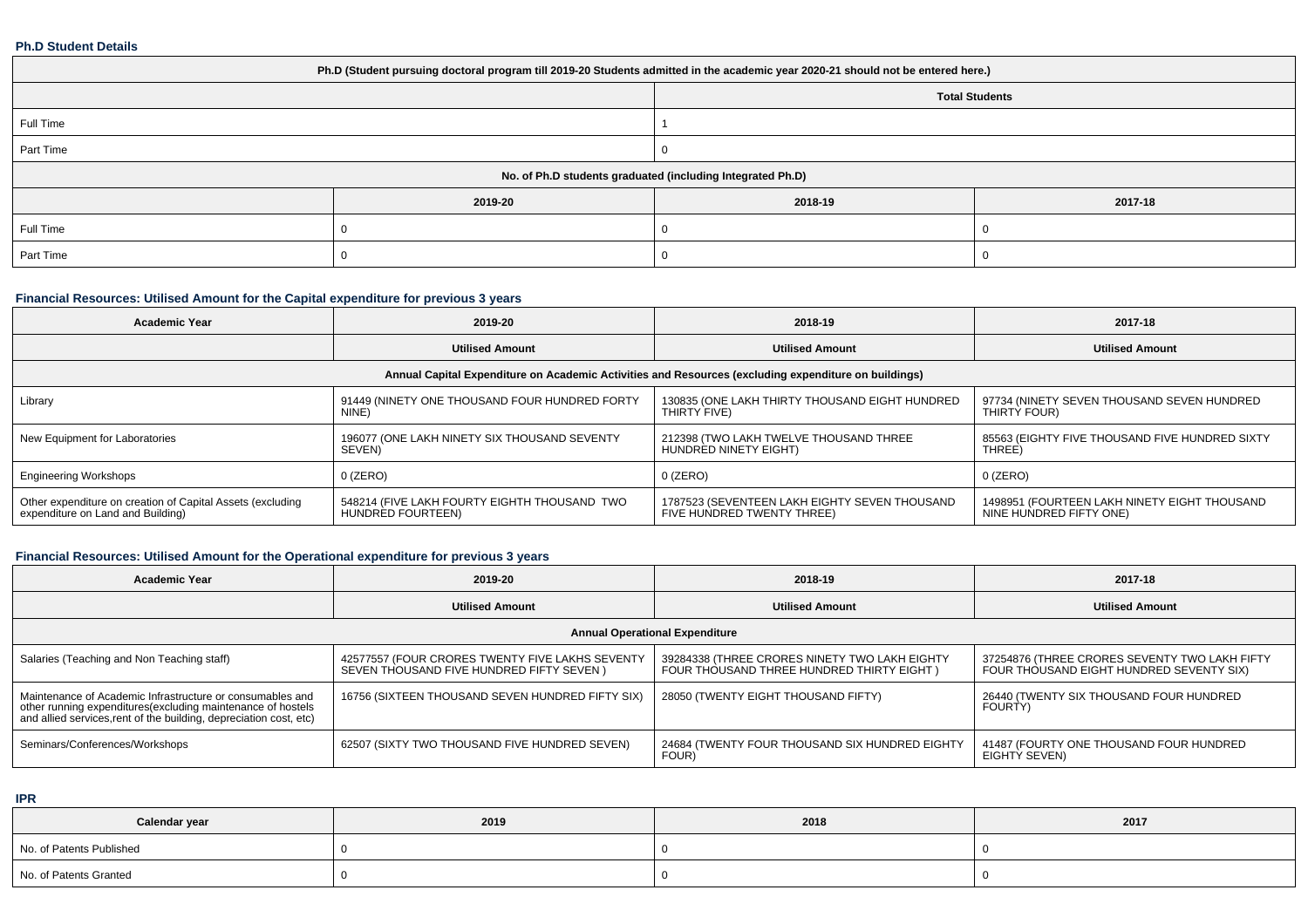### **Sponsored Research Details**

| <b>Financial Year</b>                    | 2019-20                                   | 2018-19                              | 2017-18 |
|------------------------------------------|-------------------------------------------|--------------------------------------|---------|
| Total no. of Sponsored Projects          |                                           |                                      |         |
| Total no. of Funding Agencies            |                                           |                                      |         |
| Total Amount Received (Amount in Rupees) | 36192                                     | 135000                               |         |
| Amount Received in Words                 | THIRTYSIX THOUSAND ONE HUNDRED NINETY TWO | ONE LAKH THIRTY FIVE THOUSAND RUPEES | Zero    |

### **Consultancy Project Details**

| <b>Financial Year</b>                    | 2019-20 | 2018-19 | 2017-18 |
|------------------------------------------|---------|---------|---------|
| Total no. of Consultancy Projects        |         |         |         |
| Total no. of Client Organizations        |         |         |         |
| Total Amount Received (Amount in Rupees) |         |         |         |
| Amount Received in Words                 | Zero    | Zero    | Zero    |

## **Executive Development Program/Management Development Programs**

| <b>Financial Year</b>                                                             | 2019-20 | 2018-19 | 2017-18 |
|-----------------------------------------------------------------------------------|---------|---------|---------|
| Total no. of Executive Development Programs/ Management<br>Development Programs   | 0       |         |         |
| Total no. of Participants                                                         |         |         |         |
| Total Annual Earnings (Amount in Rupees)(Excluding Lodging<br>& Boarding Charges) |         |         |         |
| Total Annual Earnings in Words                                                    | Zero    | Zero    | Zero    |

## **PCS Facilities: Facilities of physically challenged students**

| 1. Do your institution buildings have Lifts/Ramps?                                                                                                        | Yes, more than 60% of the buildings |
|-----------------------------------------------------------------------------------------------------------------------------------------------------------|-------------------------------------|
| 2. Do your institution have provision for walking aids, includingwheelchairs and transportation from one building to another for<br>handicapped students? | Yes                                 |
| 3. Do your institution buildings have specially designed toilets for handicapped students?                                                                | Yes, more than 40% of the buildings |

#### **Accreditation**

#### **NBA Accreditation**

| r institute have a valid NBA Accreditation?<br><sup>1</sup> Does your in. | <b>NO</b> |
|---------------------------------------------------------------------------|-----------|
|---------------------------------------------------------------------------|-----------|

### **NAAC Accreditation**

| 1. Does vour institute have a valid NAAC Accreditation? |            | YES |                 |  |  |  |
|---------------------------------------------------------|------------|-----|-----------------|--|--|--|
| <b>Valid from</b>                                       | Valid upto |     | $\mathsf{CGPA}$ |  |  |  |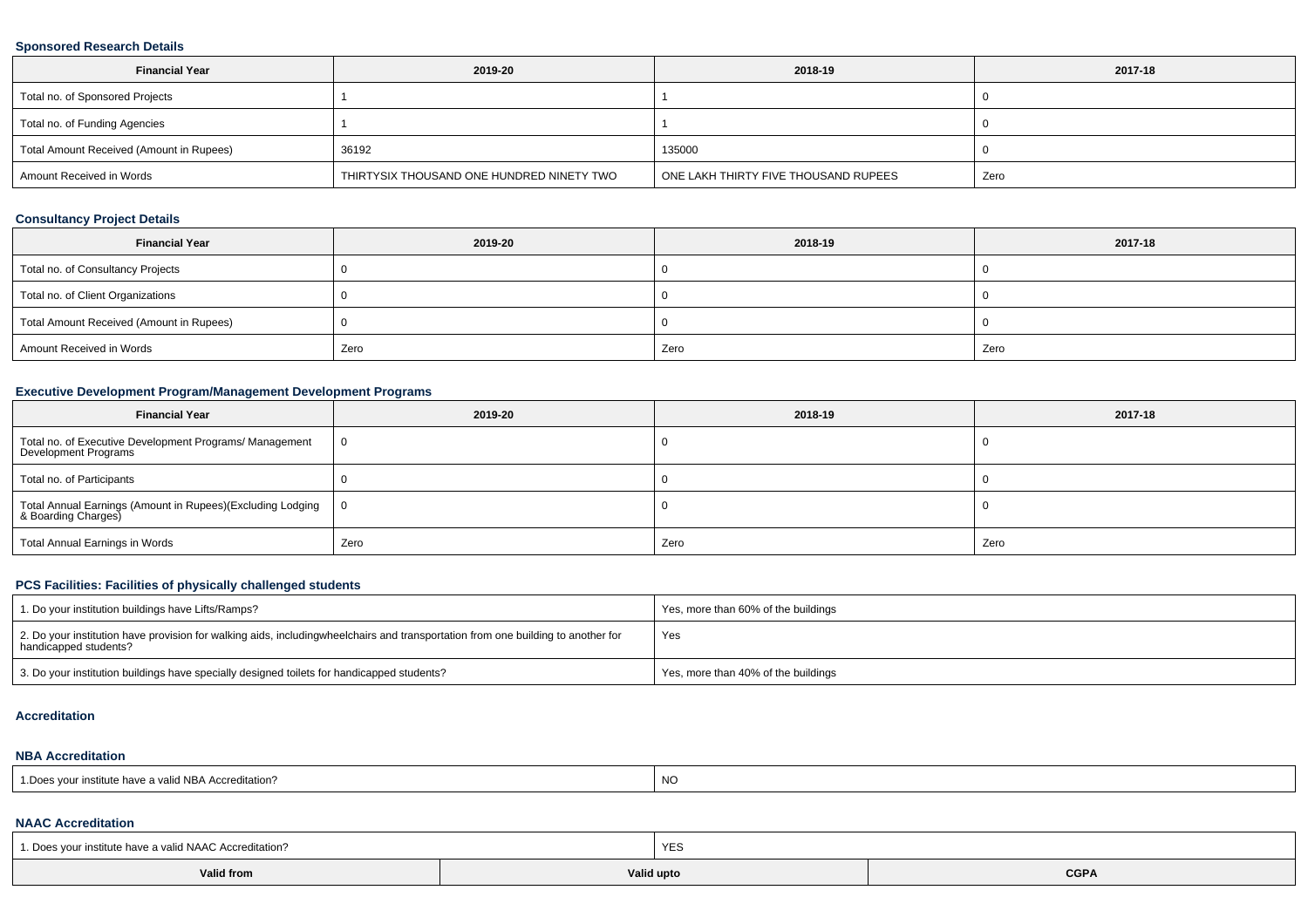| 01-04-2019 | 31-03-2024 | 3.02 |
|------------|------------|------|
|------------|------------|------|

## **Faculty Details**

| Srno           | Name                                              | Age | <b>Designation</b>                                  | Gender | Qualification | <b>Experience (In</b><br>Months) | <b>Is Associated</b><br><b>Last Year</b> | <b>Currently</b><br>working with<br>institution? | <b>Joining Date</b> | <b>Leaving Date</b>      | <b>Association type</b> |
|----------------|---------------------------------------------------|-----|-----------------------------------------------------|--------|---------------|----------------------------------|------------------------------------------|--------------------------------------------------|---------------------|--------------------------|-------------------------|
| $\mathbf{1}$   | Dr AHER<br><b>MRUNALINI</b><br><b>BHANUDAS</b>    | 48  | Assistant<br>Professor                              | Female | Ph.D          | 312                              | Yes                                      | Yes                                              | 18-06-2019          | $\ddot{\phantom{a}}$     | Regular                 |
| $\overline{2}$ | Dr BHOSALE<br>KAKASAHEB<br>BAPUSAHEB              | 54  | Associate<br>Professor                              | Male   | Ph.D          | 324                              | Yes                                      | Yes                                              | 11-06-2018          | $\ddotsc$                | Regular                 |
| 3              | Dr BHOSALE<br><b>TANAJI SHIVAJI</b>               | 57  | Associate<br>Professor                              | Male   | Ph.D          | 348                              | Yes                                      | Yes                                              | 16-06-2016          | $\sim$                   | Regular                 |
| $\overline{4}$ | Dr CHAVAN<br><b>SACHIN</b><br><b>SHRIRANG</b>     | 34  | Assistant<br>Professor                              | Male   | Ph.D          | 40                               | Yes                                      | Yes                                              | 18-07-2019          | $\sim$                   | Adhoc/<br>Contractual   |
| 5              | Dr KADAM<br>LAXMAN<br><b>DNYANDEV</b>             | 55  | Dean / Principal /<br>Director / Vice<br>Chancellor | Male   | Ph.D          | 396                              | Yes                                      | Yes                                              | 11-06-2019          | $\ddotsc$                | Regular                 |
| 6              | Dr KAMBLE<br>AMOL SHRIKANT                        | 36  | Assistant<br>Professor                              | Male   | Ph.D          | 108                              | Yes                                      | No                                               | 18-07-2019          | 31-03-2020               | Adhoc /<br>Contractual  |
| $\overline{7}$ | Dr KAMBLE<br><b>VISHWANATH</b><br>SHIVRAM         | 58  | Assistant<br>Professor                              | Male   | Ph.D          | 300                              | Yes                                      | No                                               | 01-05-2003          | 05-08-2020               | Regular                 |
| 8              | Dr KHADE<br><b>ASHOK</b><br><b>SHRIRANG</b>       | 56  | Associate<br>Professor                              | Male   | Ph.D          | 358                              | Yes                                      | Yes                                              | 18-06-2019          | $\ddotsc$                | Regular                 |
| 9              | Dr KUMBHAR<br>NITIN HINDURAO                      | 42  | Assistant<br>Professor                              | Male   | <b>SET</b>    | 185                              | Yes                                      | Yes                                              | 01-02-2005          | ц.                       | Regular                 |
| 10             | Dr Mrs PATIL<br><b>GAURI</b><br><b>RAHULKUMAR</b> | 36  | Assistant<br>Professor                              | Female | M.Sc(Phy)     | 11                               | Yes                                      | Yes                                              | 27-02-2020          | $\ddotsc$                | Regular                 |
| 11             | Dr Mrs PATIL<br><b>NAMITA</b><br><b>PURSHOTAM</b> | 41  | Assistant<br>Professor                              | Female | M.Sc.         | 120                              | Yes                                      | Yes                                              | 25-06-2012          | $\ddotsc$                | Regular                 |
| 12             | Dr Mrs PATIL<br>PARVATI<br><b>BHAGWAN</b>         | 54  | Associate<br>Professor                              | Female | Ph.D          | 312                              | Yes                                      | Yes                                              | 16-07-1994          | $\overline{\phantom{a}}$ | Regular                 |
| 13             | Dr Mrs PATIL<br><b>SHITAL</b><br>CHANDRAKANT      | 31  | Assistant<br>Professor                              | Female | Ph.D          | $\overline{7}$                   | Yes                                      | No                                               | 18-07-2019          | 29-02-2020               | Adhoc /<br>Contractual  |
| 14             | Dr Mrs PATIL<br>UJWALA VIJAY                      | 45  | Associate<br>Professor                              | Female | Ph.D          | 186                              | Yes                                      | Yes                                              | 18-06-2019          | Ξ.                       | Regular                 |
| 15             | Dr Mrs PISTE<br>PARVINA<br>BABURAO                | 53  | Professor                                           | Female | Ph.D          | 310                              | No                                       | Yes                                              | 01-01-2020          | $\ddotsc$                | Regular                 |
| 16             | Dr Mrs POL<br><b>SUVARNA</b><br><b>BHAGWAN</b>    | 41  | Assistant<br>Professor                              | Female | Ph.D          | 98                               | Yes                                      | No                                               | 18-07-2018          | 29-02-2020               | Adhoc/<br>Contractual   |
| 17             | Dr Mrs RAUT<br>VANITA SHIVAJI                     | 39  | Assistant<br>Professor                              | Female | Ph.D          | 144                              | Yes                                      | Yes                                              | 11-06-2018          | $\ddot{\phantom{a}}$     | Regular                 |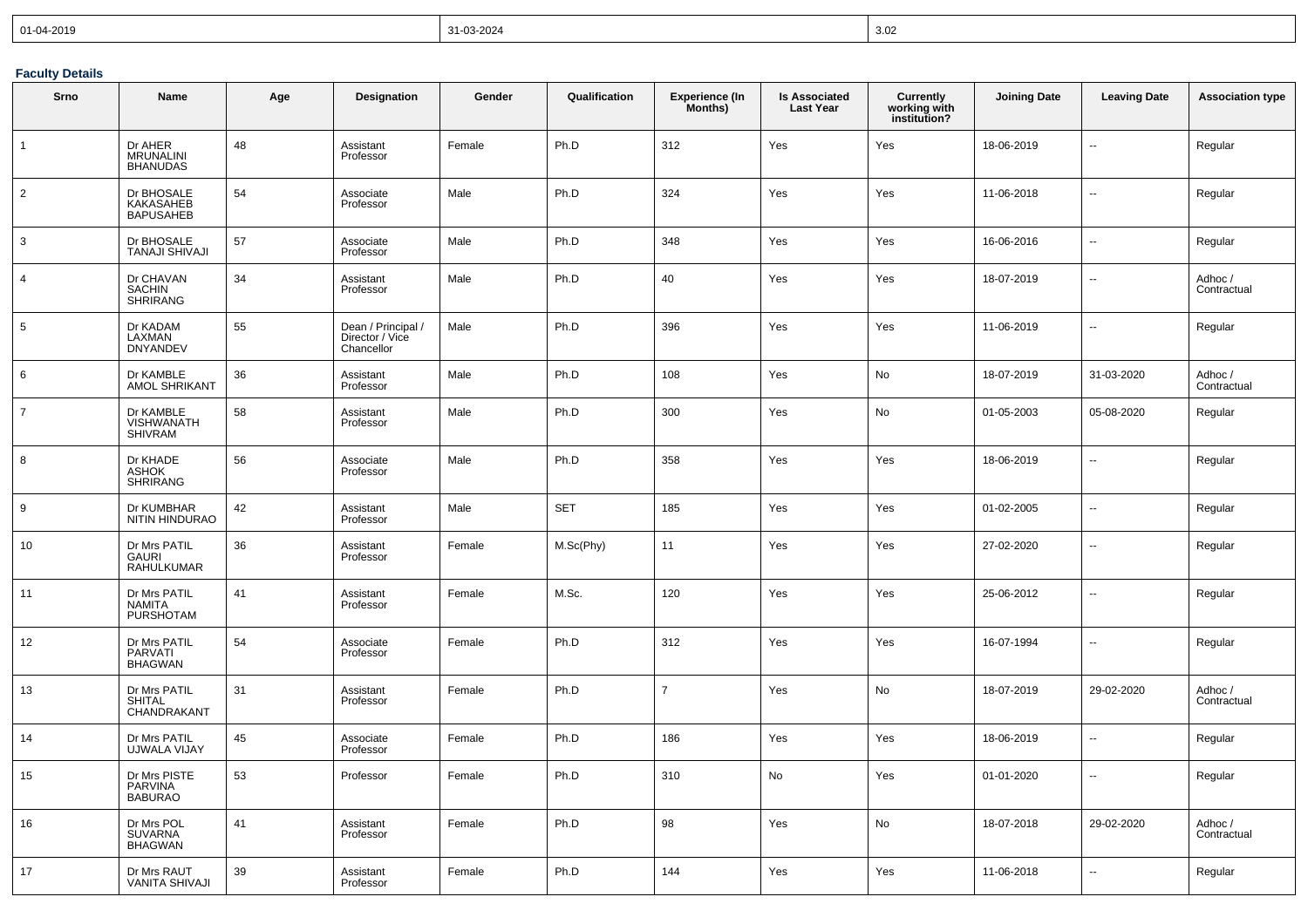| 18 | Dr PATIL<br><b>VIDHYADHAR</b><br><b>BALASAHEB</b>      | 57 | Associate<br>Professor | Male | Ph.D            | 408            | Yes | Yes | 21-10-2011 | --                       | Regular                |
|----|--------------------------------------------------------|----|------------------------|------|-----------------|----------------|-----|-----|------------|--------------------------|------------------------|
| 19 | Dr SONAR BABU<br>APPA                                  | 38 | Assistant<br>Professor | Male | Ph.D            | 132            | Yes | No  | 11-06-2014 | 31-03-2020               | Adhoc /<br>Contractual |
| 20 | Dr SONAWALE<br><b>RAJENDRA</b><br><b>RAGHUNATH</b>     | 51 | Assistant<br>Professor | Male | Ph.D            | 300            | Yes | Yes | 16-06-2015 | $\overline{a}$           | Regular                |
| 21 | Mr AUNDHKAR<br><b>ARVIND</b><br><b>RAGHUNTH</b>        | 60 | Associate<br>Professor | Male | M. Phil         | 378            | Yes | No  | 06-06-1988 | 31-05-2020               | Regular                |
| 22 | Mr<br><b>BHAGYAWANT</b><br>PRASHANT<br><b>KUNDALIK</b> | 29 | Assistant<br>Professor | Male | M.Sc(Phy)       | 48             | Yes | No  | 18-07-2019 | 31-03-2020               | Adhoc /<br>Contractual |
| 23 | Mr BHANDARE<br>SHIVANAND<br>ARVIND                     | 40 | Assistant<br>Professor | Male | M.A             | 96             | Yes | No  | 16-06-2017 | 12-09-2020               | Regular                |
| 24 | Mr BHOSALE<br><b>VIKAS</b><br>RAMCHANDRA               | 31 | Assistant<br>Professor | Male | M.Sc.           | 11             | Yes | Yes | 22-02-2020 | --                       | Regular                |
| 25 | Mr CHAVAN<br><b>TEJAS TANAJI</b>                       | 33 | Assistant<br>Professor | Male | M.A             | 31             | Yes | No  | 19-06-2018 | 31-03-2020               | Adhoc /<br>Contractual |
| 26 | Mr DAUNDE<br>SANDESH<br><b>SHIVAJI</b>                 | 34 | Assistant<br>Professor | Male | M.A             | 108            | Yes | Yes | 16-06-2011 | $\overline{a}$           | Regular                |
| 27 | Mr DIGHE<br><b>MAHESH</b><br><b>KONDAJI</b>            | 32 | Assistant<br>Professor | Male | M.Sc.           | 11             | Yes | Yes | 17-02-2020 | --                       | Regular                |
| 28 | Mr GAUDDAB<br>LAKHAN<br><b>ABHIMAN</b>                 | 31 | Assistant<br>Professor | Male | M.A.(History)   | 63             | Yes | No  | 17-07-2018 | 31-03-2020               | Adhoc /<br>Contractual |
| 29 | Mr GAWARI<br>DHANESH<br><b>PRAKASH</b>                 | 30 | Assistant<br>Professor | Male | M.Sc.           | 5              | Yes | Yes | 22-02-2020 | --                       | Regular                |
| 30 | Mr JADHAV AJAY<br><b>VILAS</b>                         | 24 | Assistant<br>Professor | Male | M.Sc.           | $\overline{7}$ | Yes | No  | 18-07-2019 | 29-02-2020               | Adhoc /<br>Contractual |
| 31 | Mr KONE DILIP<br><b>MAHADU</b>                         | 55 | Associate<br>Professor | Male | M.A             | 324            | Yes | Yes | 18-06-2019 | --                       | Regular                |
| 32 | Mr KOPENAR<br>DAYANAND<br><b>ISHWAR</b>                | 31 | Assistant<br>Professor | Male | M.A.(History)   | $\overline{7}$ | Yes | No  | 18-07-2019 | 29-02-2020               | Adhoc /<br>Contractual |
| 33 | Mr KUNDLE<br>SAGAR RAMRAO                              | 33 | Assistant<br>Professor | Male | M.A.(Economics) | 12             | Yes | Yes | 18-07-2019 | $\overline{\phantom{a}}$ | Adhoc /<br>Contractual |
| 34 | Mr MANE ABHIJIT<br><b>BHAGWAN</b>                      | 44 | Assistant<br>Professor | Male | M.Sc.           | 240            | Yes | Yes | 01-08-2016 | $\sim$                   | Regular                |
| 35 | Mr MASKE<br>KETAN<br>DHARMENDRA                        | 27 | Assistant<br>Professor | Male | M.Sc.           | 28             | Yes | No  | 18-07-2016 | 31-03-2020               | Adhoc /<br>Contractual |
| 36 | Mr MASKE<br>SATISH ASHOK                               | 30 | Assistant<br>Professor | Male | M.A             | 40             | Yes | No  | 19-06-2017 | 31-03-2020               | Adhoc /<br>Contractual |
| 37 | Mr PATIL BABAN<br><b>DHONDIRAM</b>                     | 31 | Assistant<br>Professor | Male | <b>NET</b>      | 79             | Yes | No  | 06-09-2013 | 31-03-2020               | Adhoc /<br>Contractual |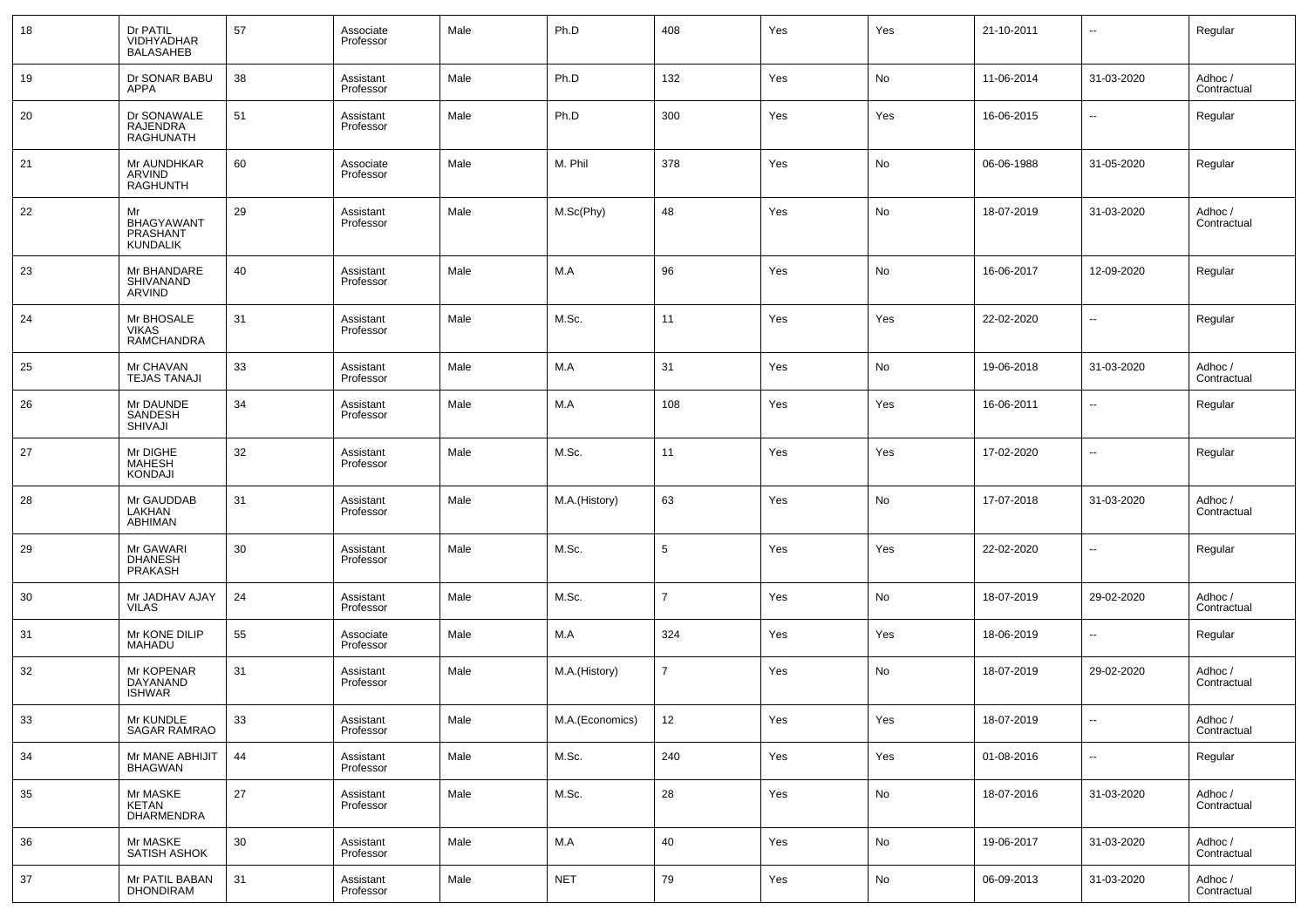| 38 | Mr PATIL<br><b>BHARAT</b><br><b>ANANDA</b>     | 27 | Assistant<br>Professor | Male   | M.Sc.            | 35             | Yes | No  | 18-07-2019 | 31-03-2020               | Adhoc /<br>Contractual |
|----|------------------------------------------------|----|------------------------|--------|------------------|----------------|-----|-----|------------|--------------------------|------------------------|
| 39 | Mr SABLE<br>YUVRAJ RAVJI                       | 28 | Assistant<br>Professor | Male   | M.Sc.            | 10             | Yes | Yes | 01-04-2020 | $\overline{\phantom{a}}$ | Regular                |
| 40 | Mr SAKATE<br><b>BHARAT</b><br><b>SHAMARAO</b>  | 33 | Assistant<br>Professor | Male   | M.A              | 10             | Yes | No  | 19-06-2019 | 31-03-2020               | Adhoc /<br>Contractual |
| 41 | Mr SALUNKHE<br><b>VILAS</b><br>DATTATRAY       | 65 | Assistant<br>Professor | Male   | M.COM            | $\overline{7}$ | Yes | No  | 18-07-2019 | 29-02-2020               | Adhoc /<br>Contractual |
| 42 | Mr SASANE<br><b>DINESH</b><br><b>ASHRUKANT</b> | 32 | Assistant<br>Professor | Male   | M.Sc.            | 10             | Yes | Yes | 22-02-2020 | $\sim$                   | Regular                |
| 43 | Mr SHELKE<br><b>UMESH SURESH</b>               | 36 | Assistant<br>Professor | Male   | M.Sc.            | 120            | Yes | Yes | 07-08-2014 | $\overline{\phantom{a}}$ | Regular                |
| 44 | Mr SUTAR<br><b>SANDIP</b><br>PANDURANG         | 34 | Assistant<br>Professor | Male   | M.A              | 50             | Yes | No  | 25-06-2013 | 31-03-2020               | Adhoc /<br>Contractual |
| 45 | Mr WAGHMARE<br>RAMKRISHNA<br>VAJINATH          | 52 | Assistant<br>Professor | Male   | M.A              | 300            | Yes | Yes | 16-06-2016 | $\overline{\phantom{a}}$ | Regular                |
| 46 | Mr YADAV<br><b>SACHIN</b><br><b>JAYSINGH</b>   | 25 | Assistant<br>Professor | Male   | M.Sc.            | $\overline{7}$ | Yes | No  | 18-07-2019 | 29-02-2020               | Adhoc /<br>Contractual |
| 47 | Mrs BORADE<br><b>NANDA SHIVAJI</b>             | 39 | Assistant<br>Professor | Female | <b>MCA</b>       | 144            | Yes | Yes | 18-07-2017 | $\overline{\phantom{a}}$ | Adhoc /<br>Contractual |
| 48 | Mrs PATIL NEETA<br><b>SUNIL</b>                | 53 | Assistant<br>Professor | Female | <b>NET</b>       | 192            | Yes | Yes | 01-07-2001 | $\overline{\phantom{a}}$ | Regular                |
| 49 | Mrs PUDALE<br><b>PRATIBHA</b><br>DATTATRAYA    | 40 | Assistant<br>Professor | Female | <b>SET</b>       | 125            | Yes | Yes | 02-10-2010 | $\overline{\phantom{a}}$ | Regular                |
| 50 | Ms CHAVAN<br><b>MADHURI</b><br><b>SHIVAJI</b>  | 28 | Assistant<br>Professor | Female | M.Sc.            | 20             | Yes | No  | 10-07-2017 | 29-02-2020               | Adhoc /<br>Contractual |
| 51 | Ms CHAVAN<br>SATYAPRIYA<br><b>SHRIKANT</b>     | 24 | Assistant<br>Professor | Female | M.Sc(Phy)        | $\overline{7}$ | Yes | No  | 18-07-2019 | 29-02-2020               | Adhoc /<br>Contractual |
| 52 | Ms DALVI ANKITA<br><b>NITIN</b>                | 25 | Assistant<br>Professor | Female | M.Sc.            | $\overline{7}$ | Yes | No  | 18-07-2019 | 29-02-2020               | Adhoc /<br>Contractual |
| 53 | Ms DESHMUKH<br>AMITA<br><b>SAMPATRAO</b>       | 27 | Assistant<br>Professor | Female | <b>MCA</b>       | 12             | Yes | Yes | 18-07-2019 | $\overline{\phantom{a}}$ | Adhoc /<br>Contractual |
| 54 | Ms JADHAV<br>SANDHYARANI<br>SAHAJI             | 23 | Assistant<br>Professor | Female | M.Sc.            | $\overline{7}$ | Yes | No  | 18-07-2019 | 29-02-2020               | Adhoc /<br>Contractual |
| 55 | Ms JIRAGE<br><b>PRIYANKA</b><br><b>DINKAR</b>  | 27 | Assistant<br>Professor | Female | MSc(Mathematics) | 11             | Yes | Yes | 27-02-2020 | $\overline{\phantom{a}}$ | Regular                |
| 56 | Ms KAMBLE<br>NAMRATA<br><b>JAYWANT</b>         | 26 | Assistant<br>Professor | Female | M.Sc(Phy)        | 10             | Yes | Yes | 27-03-2020 | $\overline{\phantom{a}}$ | Regular                |